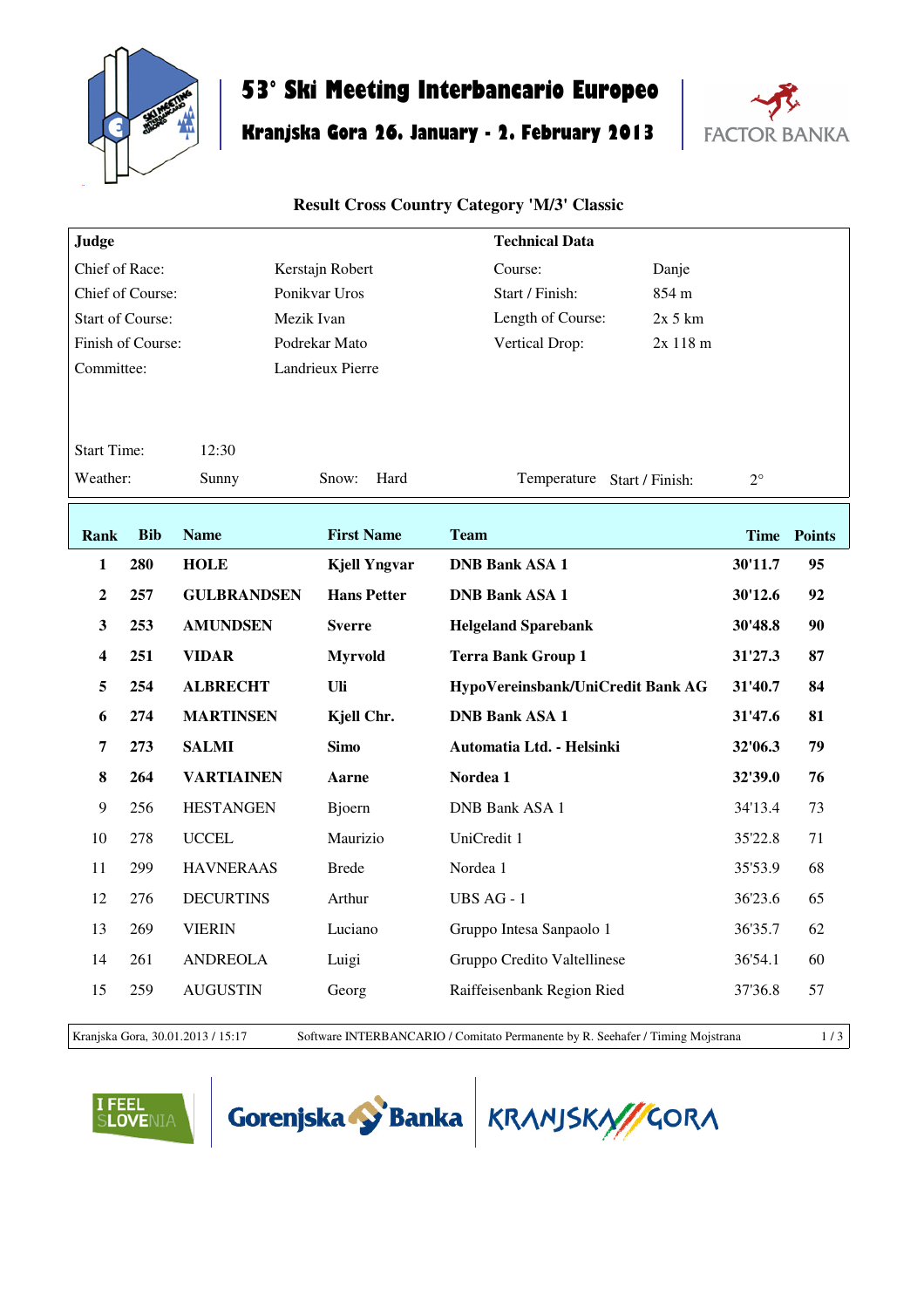## **Result Cross Country Category 'M/3' Classic**

| Rank                    | <b>Bib</b> | <b>Name</b>       | <b>First Name</b> | <b>Team</b>                             |           | Time Points |
|-------------------------|------------|-------------------|-------------------|-----------------------------------------|-----------|-------------|
| 16                      | 258        | <b>DOLD</b>       | Ludwig            | HypoVereinsbank/UniCredit Bank AG       | 37'57.6   | 54          |
| 17                      | 268        | <b>LEHTOLA</b>    | Seppo             | Pohjola Bank Plc                        | 38'13.6   | 52          |
| 18                      | 267        | <b>WUERMLI</b>    | Alwin             | Schweizerische Nationalbank             | 38'27.2   | 49          |
| 19                      | 279        | <b>DALDOSS</b>    | Adalberto         | UniCredit 1                             | 38'29.9   | 46          |
| 20                      | 277        | <b>TREMOLADA</b>  | Renato            | Gruppo Credito Valtellinese             | 38'45.8   | 43          |
| 21                      | 260        | <b>HAMBUECHER</b> | Joachim           | Landesbank Baden-Wuerttemberg           | 41'16.8   | 41          |
| 22                      | 275        | <b>BÄR</b>        | Max P.            | Credit Suisse 1                         | 41'19.6   | 38          |
| 23                      | 266        | <b>FISCHER</b>    | Rudolf            | Julius Baer - Zuerich                   | 41'29.0   | 35          |
| 24                      | 272        | <b>TACCHINI</b>   | Mario             | Gruppo Intesa Sanpaolo 1                | 41'30.6   | 33          |
| 25                      | 294        | <b>NENCINI</b>    | Sandro            | Gruppo Banca Monte dei Paschi di Siena  | 43'11.4   | 30          |
| 26                      | 262        | <b>SCHOTT</b>     | Arno              | HypoVereinsbank/UniCredit Bank AG       | 43'58.3   | 27          |
| 27                      | 271        | <b>ZAMPIERI</b>   | Giuseppe          | UniCredit 1                             | 44'04.8   | 24          |
| 28                      | 281        | <b>FJELLSTAD</b>  | Jan               | Nordea 2                                | 44'08.4   | $22\,$      |
| 29                      | 288        | <b>CRUCITELLI</b> | Riccardo          | Gruppo Banca Monte dei Paschi di Siena  | 44'25.7   | 19          |
| 30                      | 300        | <b>MECENERO</b>   | Raffaele          | Gruppo Intesa Sanpaolo 1                | 46'00.0   | 16          |
| 31                      | 252        | <b>SIMONI</b>     | Luigi             | <b>UBI Banca Gruppo 1</b>               | 46'10.8   | 14          |
| 32                      | 287        | <b>JOHANNESEN</b> | Ragnar            | Nordea 1                                | 46'49.0   | 11          |
| 33                      | 289        | <b>JERAS</b>      | Janez             | Abanka Ljubljana D. D.                  | 48'21.8   | $\,8$       |
| 34                      | 285        | <b>HOLM</b>       | Oivind            | Nordea 2                                | 48'43.9   | 6           |
| 35                      | 255        | <b>BARTESAGHI</b> | Roberto           | Gruppo Credito Valtellinese             | 52'52.3   | 5           |
| 36                      | 293        | <b>CENNI</b>      | Marco             | Gruppo Banca Monte dei Paschi di Siena  | 57'09.8   | 4           |
| 37                      | 270        | <b>MAGI</b>       | Luciano           | Gruppo Banca Monte dei Paschi di Siena  | 57'58.5   | 3           |
| 38                      | 284        | <b>GEROSA</b>     | Carlo             | Gruppo Intesa Sanpaolo 2                | 1'03'05.8 | 2           |
| Not finished (1)        |            |                   |                   |                                         |           |             |
|                         | 291        | <b>BIERI</b>      | Jürg              | Luzerner Kantonalbank                   |           |             |
| <b>Started Runners:</b> |            | 39                |                   |                                         |           |             |
| Not started (12)        |            |                   |                   |                                         |           |             |
|                         | 263        | <b>BIZJAK</b>     | Zdravko           | Nova Ljubljanska Banka - Ljubljana      |           |             |
|                         | 265        | <b>BOF</b>        | Piero             | UniCredit 1                             |           |             |
|                         | 282        | <b>WAHLMAN</b>    | Max               | Nordea 1                                |           |             |
|                         | 283        | <b>BORGO</b>      | Mirco             | Banca Popolare di Vicenza               |           |             |
|                         | 286        | <b>PROSSLINER</b> | Kurt              | Gruppo Intesa Sanpaolo 2                |           |             |
|                         | 290        | <b>RIEDER</b>     | Rupert            | Erste Bank der oesterr. Sparkassen AG   |           |             |
|                         | 292        | <b>MAGLER</b>     | Peter             | Bank Austria - UniCredit Group - Kaernt |           |             |
|                         | 295        | D INCA            | Roberto           | Gruppo Intesa Sanpaolo 1                |           |             |
|                         | 296        | <b>SUSEC</b>      | Tone              | Nova Ljubljanska Banka - Ljubljana      |           |             |